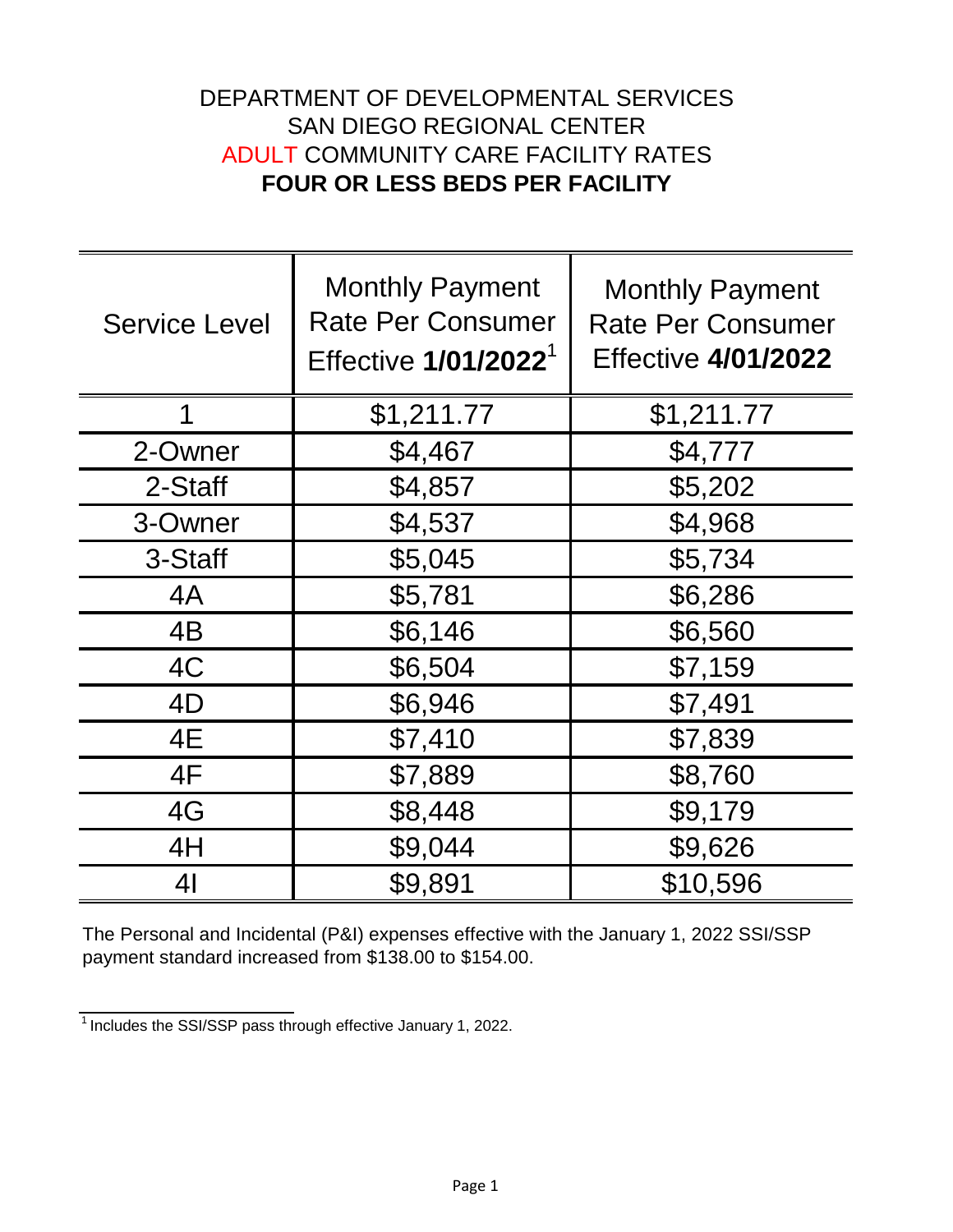## DEPARTMENT OF DEVELOPMENTAL SERVICES **FIVE OR SIX BEDS PER FACILITY** ADULT COMMUNITY CARE FACILITY RATES SAN DIEGO REGIONAL CENTER

| <b>Service Level</b> | <b>Monthly Payment</b><br><b>Rate Per Consumer</b><br>Effective 1/01/2022 <sup>1</sup> | <b>Monthly Payment</b><br><b>Rate Per Consumer</b><br><b>Effective 4/01/2022</b> |
|----------------------|----------------------------------------------------------------------------------------|----------------------------------------------------------------------------------|
| 1                    | \$1,211.77                                                                             | \$1,211.77                                                                       |
| 2-Owner              | \$3,095                                                                                | \$3,465                                                                          |
| 2-Staff              | \$3,377                                                                                | \$3,772                                                                          |
| 3-Owner              | \$3,696                                                                                | \$4,254                                                                          |
| 3-Staff              | \$4,060                                                                                | \$4,806                                                                          |
| 4A                   | \$4,645                                                                                | \$5,244                                                                          |
| 4B                   | \$4,985                                                                                | \$5,499                                                                          |
| 4C                   | \$5,324                                                                                | \$6,112                                                                          |
| 4D                   | \$5,720                                                                                | \$6,409                                                                          |
| 4E                   | \$6,163                                                                                | \$6,741                                                                          |
| 4F                   | \$6,612                                                                                | \$7,643                                                                          |
| 4G                   | \$7,120                                                                                | \$8,024                                                                          |
| 4H                   | \$7,682                                                                                | \$8,446                                                                          |
| 41                   | \$8,476                                                                                | \$9,405                                                                          |

The Personal and Incidental (P&I) expenses effective with the January 1, 2022 SSI/SSP payment standard increased from \$138.00 to \$154.00.

 $\frac{1}{1}$  Includes the SSI/SSP pass through effective January 1, 2022.